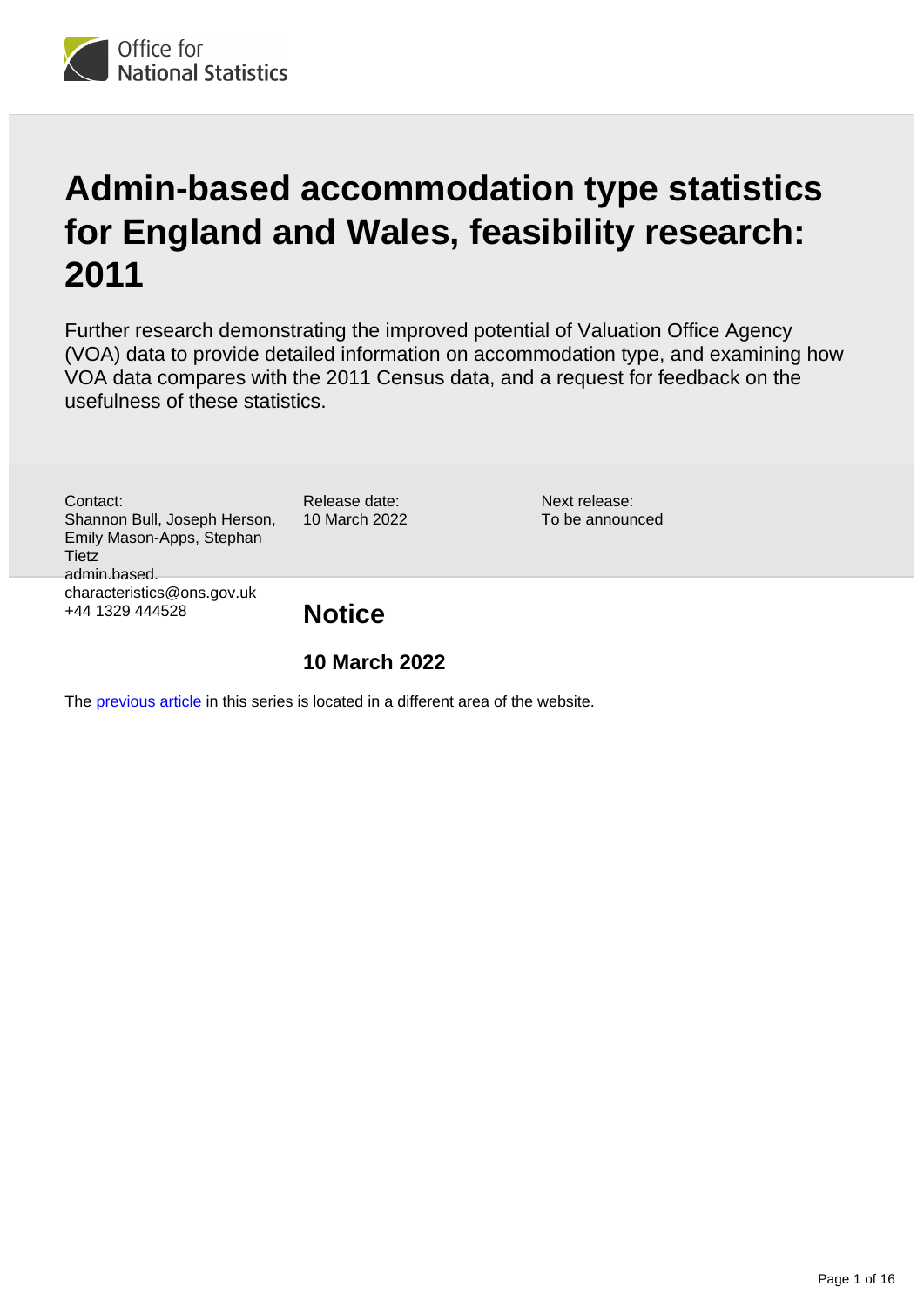# **Table of contents**

- 1. [Main points](#page-2-0)
- 2. [About our transformation research](#page-2-1)
- 3. [Statistical quality and coverage of VOA data](#page-3-0)
- 4. [Mapping VOA accommodation type](#page-4-0)
- 5. [Imputing missing VOA accommodation type](#page-7-0)
- 6. [Comparing VOA accommodation type to 2011 Census accommodation type](#page-8-0)
- 7. [Future developments](#page-10-0)
- 8. [Glossary](#page-10-1)
- 9. [Data sources and quality](#page-14-0)
- 10. [Related publications](#page-15-0)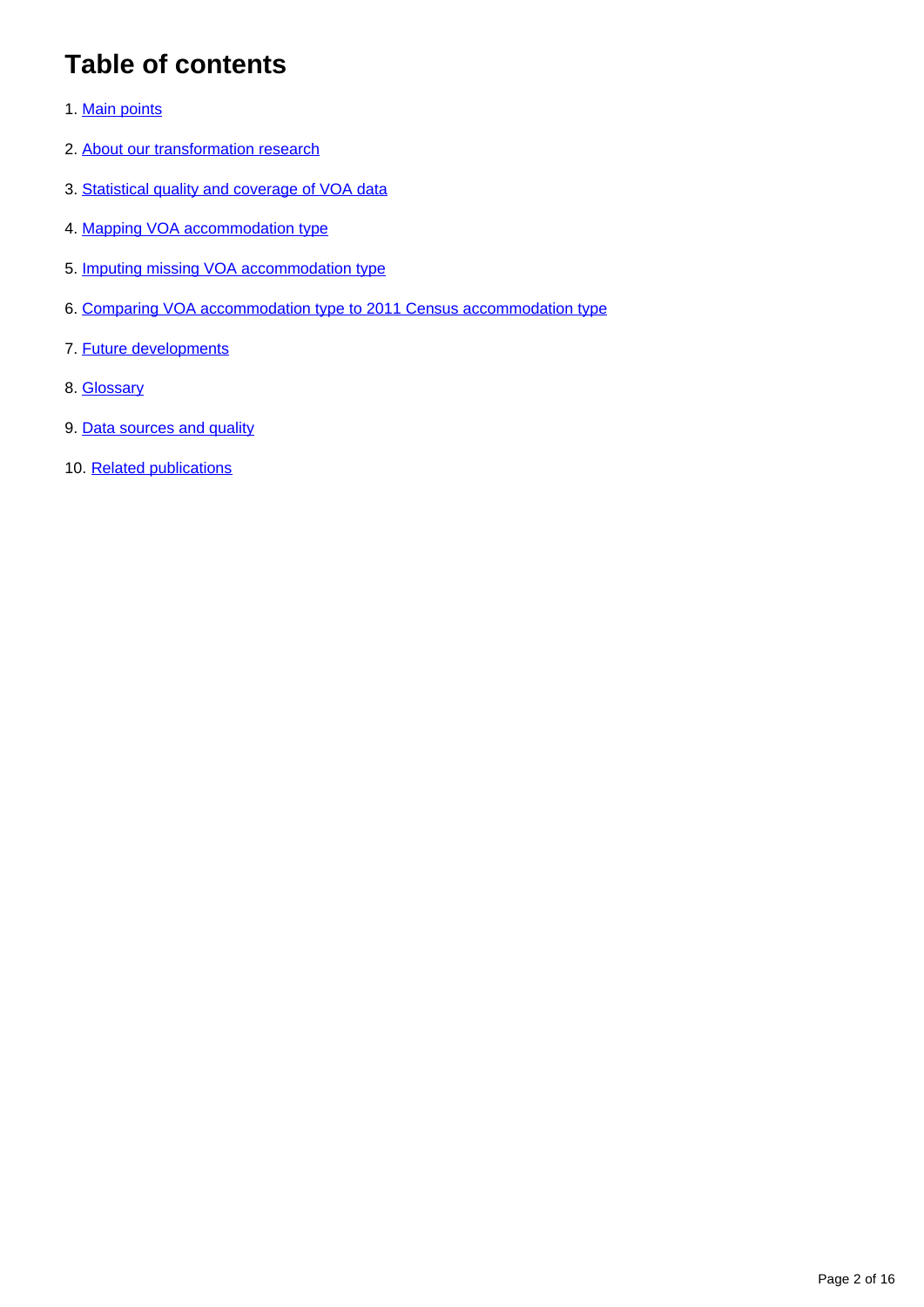# <span id="page-2-0"></span>**1 . Main points**

- This work demonstrates the viability of Valuation Office Agency (VOA) data to provide detailed information on accommodation type, which supports resource allocation and housing strategies.
- We successfully linked 97% of 2011 Census households to VOA property data; the property type of "flats within converted/shared houses" saw the largest increase (10 percentage points) of successful linkage in comparison with our original research, ensuring that all types of property are well represented in our research.
- We made use of additional information on VOA data (for example, VOA dwelling code) and can now identify 73% of "flats above/within commercial buildings".
- We demonstrated that VOA property type values that are missing or discontinued, and cannot be mapped onto an accommodation type, can be imputed from historical census records; this improved the coverage by 0.9%.
- We propose to introduce an accommodation type for annexes as these are clearly recorded by the VOA but not by the census; this affects 0.1% of addresses.
- The overall agreement between VOA accommodation type and census accommodation type is 89%, which is an increase of 13 percentage points compared with the original research; comparatively, the Census Quality Survey found a 92% agreement rate with 2011 Census for accommodation type.
- We identified a preference for 2011 Census respondents to define their property as "semi-detached" instead of "end-terrace" and, similarly, for census respondents to favour "purpose-built flats" where VOA identifies "flats within converted/shared house"; using VOA accommodation type could provide more consistency than self-reported census data.

### **Disclaimer**

These research outputs and the linked [Valuation Office Agency \(VOA\) property characteristics data](https://www.ons.gov.uk/census/censustransformationprogramme/administrativedatacensusproject/datasourceoverviews/valuationofficeagencydata) used for the analyses are not official statistics on accommodation types in England and Wales. Rather, they are published to allow users to compare the VOA data with the 2011 Census as a potential alternative approach to collecting information on accommodation type. These outputs should not be used for policymaking or decision-making. Official statistics about property type include [Council Tax statistics](https://www.gov.uk/government/collections/valuation-office-agency-council-tax-statistics) and [2011 Census accommodation type](https://www.nomisweb.co.uk/census/2011/qs402ew)  [statistics.](https://www.nomisweb.co.uk/census/2011/qs402ew) Accommodation type statistics for Census 2021 are also part of phase 1 of [our release plan proposals](https://www.ons.gov.uk/census/censustransformationprogramme/census2021outputs/releaseplans).

## <span id="page-2-1"></span>**2 . About our transformation research**

At the Office for National Statistics (ONS), we are [exploring the use of administrative data on housing](https://www.ons.gov.uk/census/censustransformationprogramme/administrativedatacensusproject/administrativedatacensusresearchoutputs/housingcharacteristics), which might remove the need for us to collect data on accommodation type through a census or surveys. It also has the potential to provide new breakdowns of accommodation types not previously available. This may help meet user needs for more detailed categories of accommodation type, which can further support central government resource allocation and local government housing strategies [\(see the Census 2021 consultation](https://www.ons.gov.uk/census/censustransformationprogramme/consultations/the2021censusinitialviewoncontentforenglandandwales)).

This research is a progression of [original research](https://www.ons.gov.uk/peoplepopulationandcommunity/housing/methodologies/adminbasedstatisticsforpropertytypefeasibilityresearchenglandandwales) that compared property type data recorded by the Valuation Office Agency (VOA) with data collected by the 2011 Census in England and Wales. Our original method for deriving accommodation type using VOA data was unable to provide comparable information with the 2011 Census category for dwellings "above or within commercial buildings". This new research addresses this gap as well as dealing with properties where administrative data on their accommodation type are not available.

This research forms part of [our population and social statistics transformation programme](https://www.ons.gov.uk/census/censustransformationprogramme/administrativedatacensusproject/administrativedatacensusannualassessments), which aims to provide the best insights on population, migration and society using a range of data sources. The findings will form part of the evidence base for the National Statistician's recommendation in 2023 on the future of population and social statistics in England and Wales.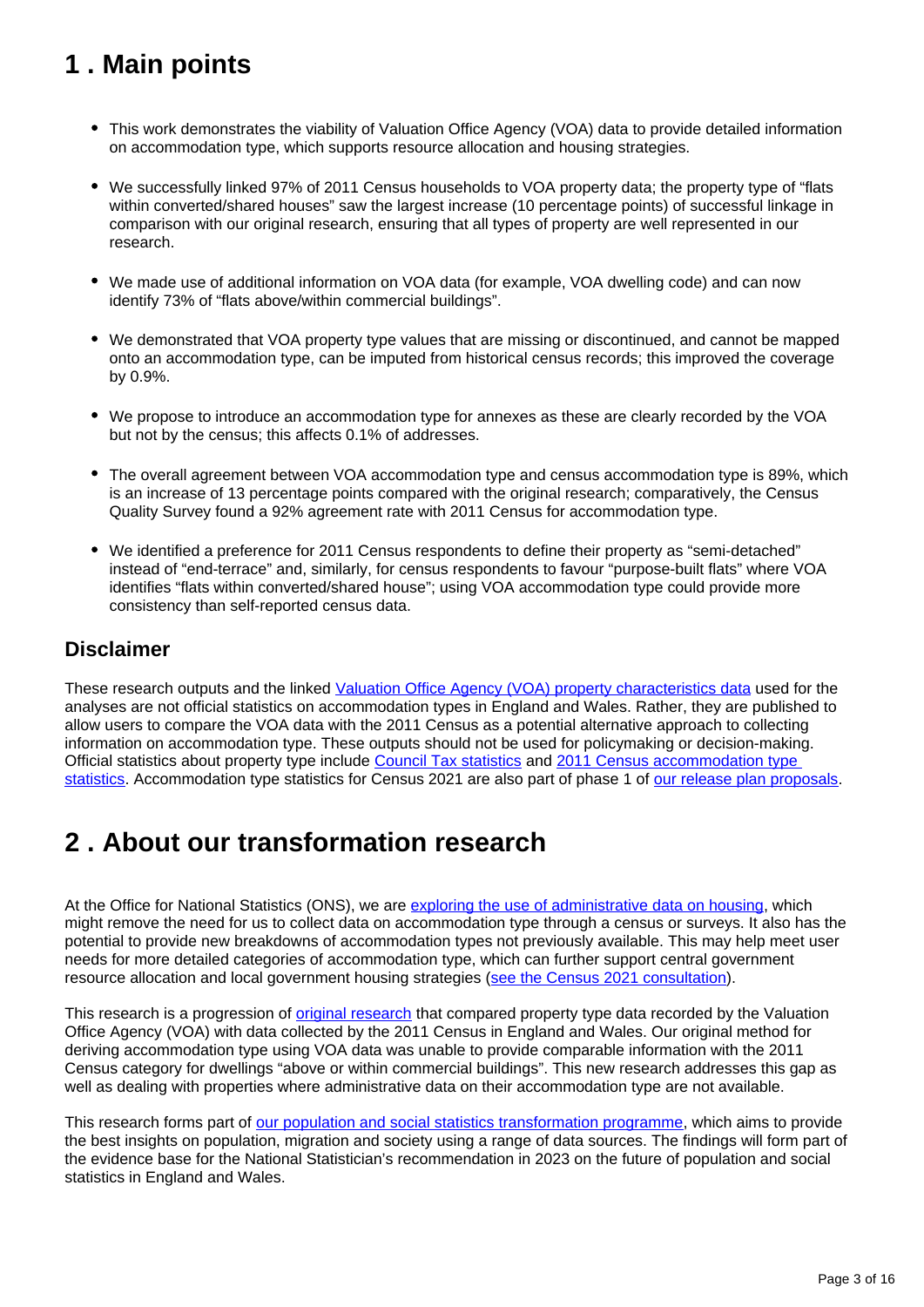# <span id="page-3-0"></span>**3 . Statistical quality and coverage of VOA data**

Census households were linked with Valuation Office Agency (VOA) addresses using a unique property reference number (UPRN). We have improved the way we assign UPRNs to records on both data sources (see [Section 8](https://www.ons.gov.uk/peoplepopulationandcommunity/housing/methodologies/adminbasedaccommodationtypestatisticsforenglandandwalesfeasibilityresearch2011#glossary)). The overall linkage rate for households was 97% for both England and Wales. That is an increase of one percentage point for England and three percentage points for Wales in comparison with our original research.

The proportion of census households that could be linked to VOA data increased for all accommodation types. High linkage rates (between 97% and 99%) were achieved for "detached", "semi-detached" and "terraced (incl. end-terrace)" properties as well as "purpose-built flats". "Flats within converted/shared house" saw the largest increase, rising by 10 percentage points to 74%. The high linkage rate across all accommodation types means that all types of properties are well represented in our research.

The distribution of households that linked for each census accommodation type are shown in Figure 1. The "missing" category is where the householder did not respond to the question on the census about accommodation type or gave an invalid response [\(see Section 8](https://www.ons.gov.uk/peoplepopulationandcommunity/housing/methodologies/adminbasedaccommodationtypestatisticsforenglandandwalesfeasibilityresearch2011#glossary)).

### **Figure 1: Proportion of census households that linked to VOA data by census accommodation type**

**Proportion of census households that linked to VOA data, by census accommodation type, England and Wales, 2011**

## Figure 1: Proportion of census households that linked to VOA data by census accommodation type

Proportion of census households that linked to VOA data, by census accommodation type, England and Wales, 2011



**Source: Valuation Office Agency and Office for National Statistics**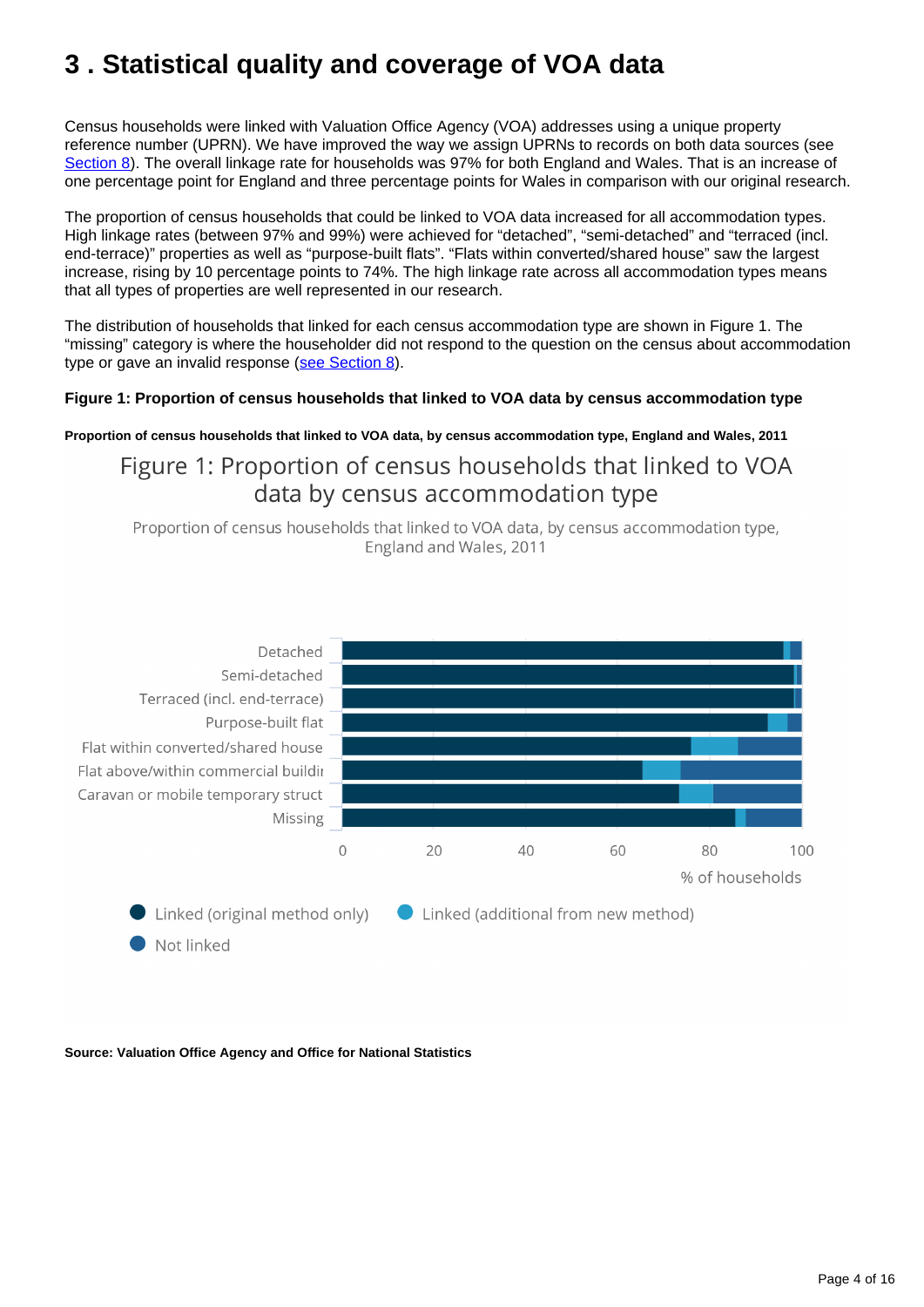# <span id="page-4-0"></span>**4 . Mapping VOA accommodation type**

The 2011 Census refers to the type of property (for example, a detached house or flat) as "accommodation type", whereas the Valuation Office Agency (VOA) data records "property type" and "dwelling code". VOA property type is a similar concept to census accommodation type, but it has more detailed subcategories that can mostly be mapped onto census accommodation type. The VOA dwelling code provides additional information to enable the identification of "flats above/within commercial buildings". This is an improvement to the original mapping method used in our [previous research.](https://www.ons.gov.uk/peoplepopulationandcommunity/housing/methodologies/adminbasedstatisticsforpropertytypefeasibilityresearchenglandandwales) Our new mapping of VOA property type and VOA dwelling code onto VOA accommodation type can be found in [Section 8.](https://www.ons.gov.uk/peoplepopulationandcommunity/housing/methodologies/adminbasedaccommodationtypestatisticsforenglandandwalesfeasibilityresearch2011#glossary)

Three levels of agreement have been defined to qualify if VOA accommodation type and census accommodation type agree with each other for a given household.

### **Levels of agreement**

### **Full agreement**

The census accommodation type and VOA accommodation type are the same. For example, "detached" on the census and "detached house" on VOA data.

### **Partial agreement**

There are either understandable reasons why the census response might not be the same as the VOA accommodation type, or we do not have enough information to determine if they are the same.

For example, "semi-detached house" on the 2011 Census and "end-terraced house" on VOA data, or "terraced (incl. end-terraced)" on the 2011 Census and "houses in a cluster" on VOA data.

### **Contradiction**

The two accommodation types are in contradiction. For example, "caravan or mobile temporary structure" on the census and "purpose-built flat with lift" on VOA data.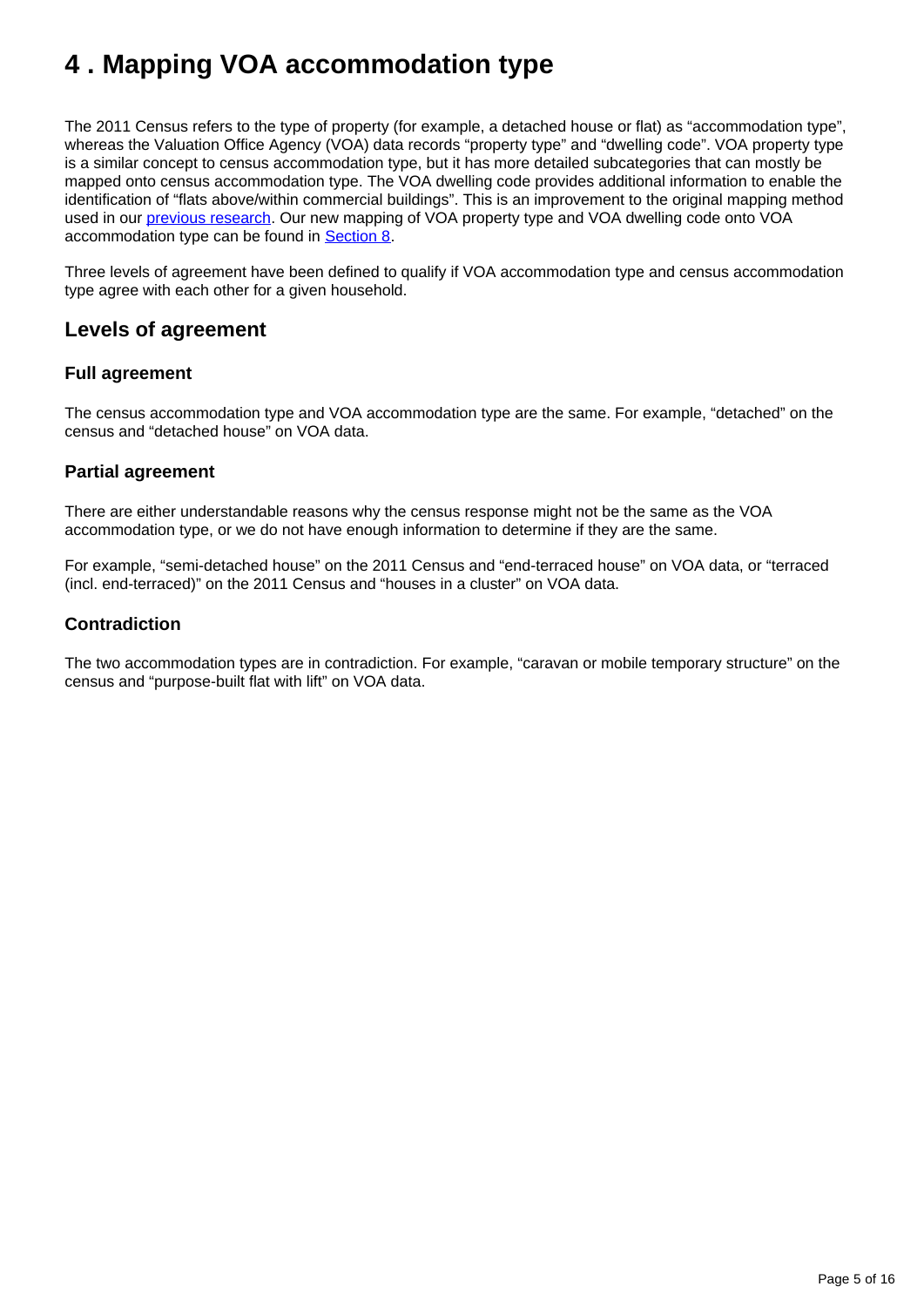## **Original mapping of VOA accommodation type**

Figure 2 shows the agreement rates for the original mapping of VOA accommodation type, with an overall agreement rate of 76%. Since conducting the original research, we have worked with the VOA to better understand the definition of VOA property type categories and how they relate to census accommodation types. This has allowed us to define the levels of agreement more accurately. As previously stated, without the use of VOA dwelling code, it was not possible to identify "flats above/within commercial buildings", and we have tweaked the levels of agreement to reflect this more clearly. Additionally, when presenting the original mapping within this publication, we have been cautious and classified "flats within converted/shared house" and "purpose-built flats" as partial agreement. This is because we cannot say for certain that these are not "within/above commercial buildings". This explains why the agreement rates for the original mappings are lower here than in the previous [publication](https://www.ons.gov.uk/peoplepopulationandcommunity/housing/methodologies/adminbasedstatisticsforpropertytypefeasibilityresearchenglandandwales#agreement-between-voa-and-2011-census).

### **Figure 2: Agreement rates for the original VOA accommodation type mapping by census accommodation type**

**Agreement rates for the original VOA accommodation type mapping, by census accommodation type, England and Wales, 2011**

## Figure 2: Agreement rates for the original VOA accommodation type mapping by census accommodation type

Agreement rates for the original VOA accommodation type mapping, by census accommodation type, England and Wales, 2011



**Source: Valuation Office Agency and Office for National Statistics**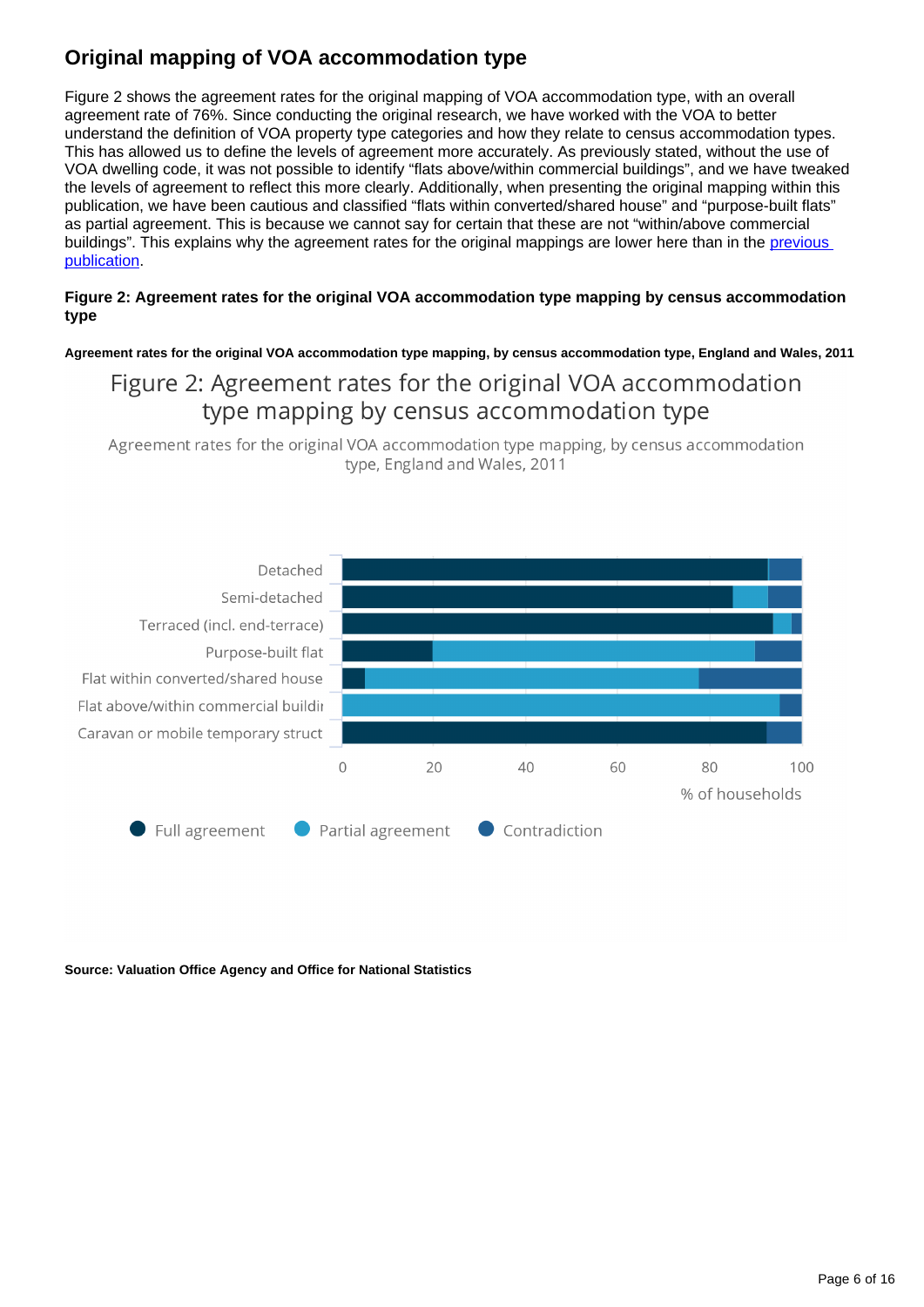## **New mapping of VOA accommodation type**

Figure 3 shows the agreement rates for the new mapping of VOA accommodation type. The new mapping method has higher levels of agreement for all accommodation types compared with the original mapping, with an overall agreement rate of 88%, which is an increase of 12 percentage points. The overall agreement rate is 88% for England and 90% for Wales. Importantly, the new mapping can accurately identify 73% of "flats above/within commercial buildings".

### **Figure 3: Agreement rates for the new VOA accommodation type mapping (without imputation) by census accommodation type**

### **A stacked bar chart showing agreement rates for the new VOA accommodation type mapping (without imputation)**

## Figure 3: Agreement rates for the new VOA accommodation type mapping (without imputation) by census accommodation type

A stacked bar chart showing agreement rates for the new VOA accommodation type mapping (without imputation)



#### **Source: Valuation Office Agency and Office for National Statistics**

There are still households with "partial agreement" or "contradiction". The agreement rate can be further increased by creating a new VOA accommodation type for "annexes" as these are not recorded on the census, but they are by the VOA (see [Section 6\)](https://www.ons.gov.uk/peoplepopulationandcommunity/housing/methodologies/adminbasedaccommodationtypestatisticsforenglandandwalesfeasibilityresearch2011#comparing-voa-accommodation-type-to-2011-census-accommodation-type). The agreement rate can also be further increased by imputing a value for VOA accommodation type where it is either missing or is derived from a discontinued VOA property type (see [Section 5](https://www.ons.gov.uk/peoplepopulationandcommunity/housing/methodologies/adminbasedaccommodationtypestatisticsforenglandandwalesfeasibilityresearch2011#imputing-missing-voa-accommodation-type)).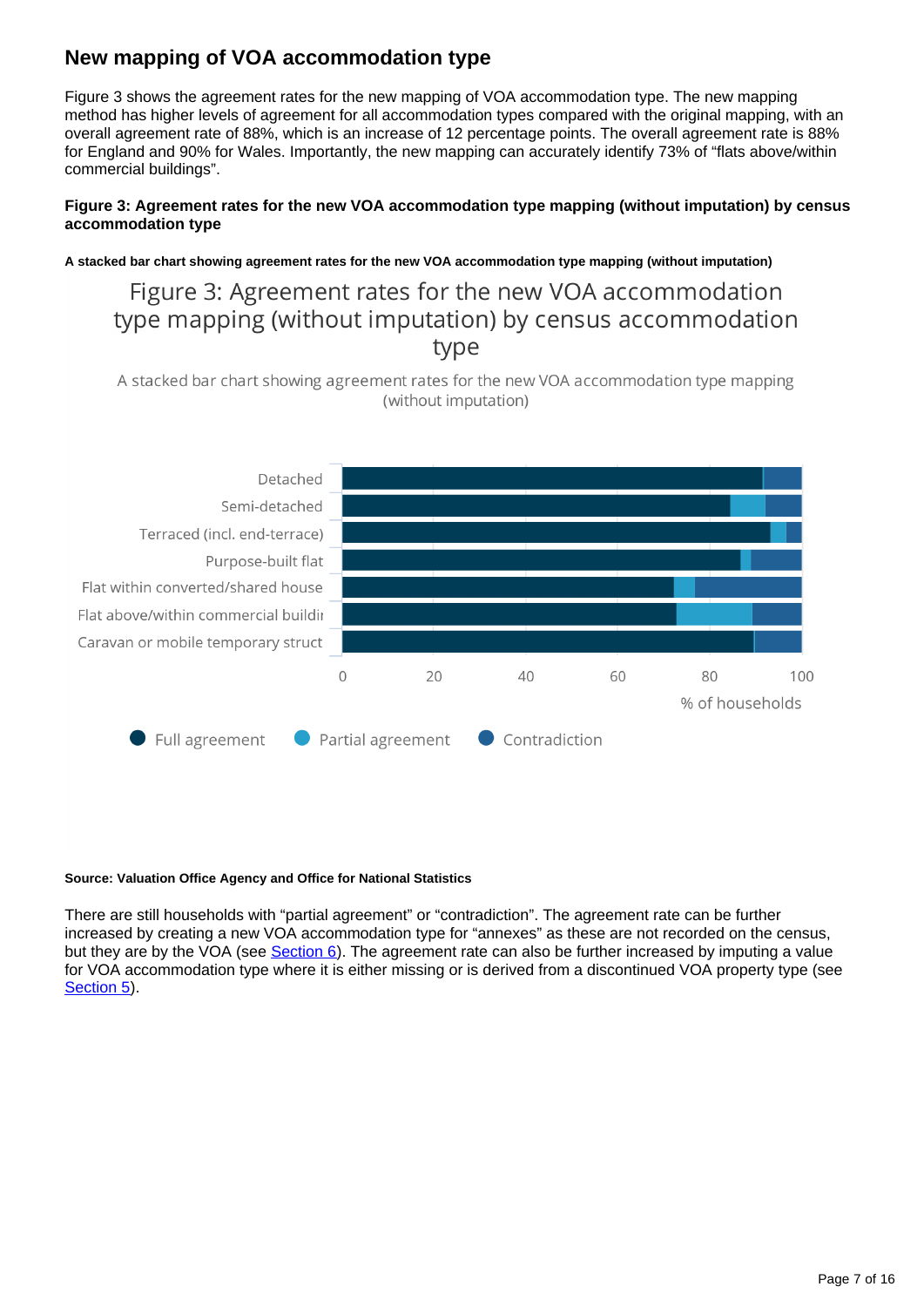# <span id="page-7-0"></span>**5 . Imputing missing VOA accommodation type**

Some census households cannot be assigned a Valuation Office Agency (VOA) accommodation type for two reasons. Firstly, this happens if the value for VOA property type is missing. Most missingness in VOA data relates to historical records rather than newer addresses. Secondly, no census accommodation type can be fully mapped for addresses that have a VOA property type of "houses in a cluster", "bungalows in a cluster", "houses of unidentified type", "bungalows of unidentified type" or "flats of unidentified type". These VOA property types are discontinued, which means they are not assigned by the VOA to new addresses.

Missing and discontinued VOA property types are primarily associated with older addresses in VOA data. Therefore, it is possible to permanently reduce the level of missingness in the derived VOA accommodation type by imputing (or copying) the accommodation type information available from the 2011 Census for the approximately 200,000 affected records. Table 1 shows the number of properties that linked to census households that either had a missing or discontinued VOA property type. Supplementing the data with historical census records would occur for a relatively small number of cases (0.91% of census records).

Table 1: Proportion of addresses with missing and discontinued VOA property types that linked to the 2011 **Census** 

| <b>Household</b>                                | <b>VOA property</b><br>type missing (%) | VOA property<br>type<br>discontinued (%) | VOA accommodation<br>type to be imputed (%) |
|-------------------------------------------------|-----------------------------------------|------------------------------------------|---------------------------------------------|
| <b>Detached</b>                                 | 0.99                                    | 0.05                                     | 1.04                                        |
| Semi-detached                                   | 0.27                                    | 0.16                                     | 0.42                                        |
| Terraced (incl. end-terrace) 0.22               |                                         | 0.87                                     | 1.09                                        |
| <b>Purpose-built flat</b>                       | 0.77                                    | 0.13                                     | 0.90                                        |
| Flat within converted/<br>shared house          | 1.69                                    | 0.18                                     | 1.87                                        |
| <b>Flat above/within</b><br>commercial building | 5.79                                    | 0.18                                     | 5.96                                        |
| Caravan or mobile<br>temporary structure        | 2.48                                    | 0.04                                     | 2.52                                        |
| Overall                                         | 0.60                                    | 0.31                                     | 0.91                                        |

Source: Valuation Office Agency and Office for National Statistics

Figure 4 shows the agreement rates for the new mapping of VOA accommodation type using the imputation method described previously. As expected, the agreement rates have increased further across all census accommodation types. The overall agreement rate is now 89% compared with 88% without imputation and 76% for the original method. The overall agreement rate is now 89% for England, compared with 88% without imputation, and 90% for Wales, which is the same as without imputation.

Comparatively, the quality of the census responses for accommodation type was measured by the [2011 Census](http://webarchive.nationalarchives.gov.uk/20160105160709/http:/ons.gov.uk/ons/guide-method/census/2011/census-data/2011-census-user-guide/quality-and-methods/assessing-accuracy-of-responses--census-quality-survey-/index.html)  [Quality Survey \(CQS\)](http://webarchive.nationalarchives.gov.uk/20160105160709/http:/ons.gov.uk/ons/guide-method/census/2011/census-data/2011-census-user-guide/quality-and-methods/assessing-accuracy-of-responses--census-quality-survey-/index.html) at 92%. The CQS was conducted after the 2011 Census to assess the quality of census responses. See [Section 6](https://www.ons.gov.uk/peoplepopulationandcommunity/housing/methodologies/adminbasedaccommodationtypestatisticsforenglandandwalesfeasibilityresearch2011#comparing-voa-accommodation-type-to-2011-census-accommodation-type) for a comparison of VOA accommodation type with 2011 Census responses.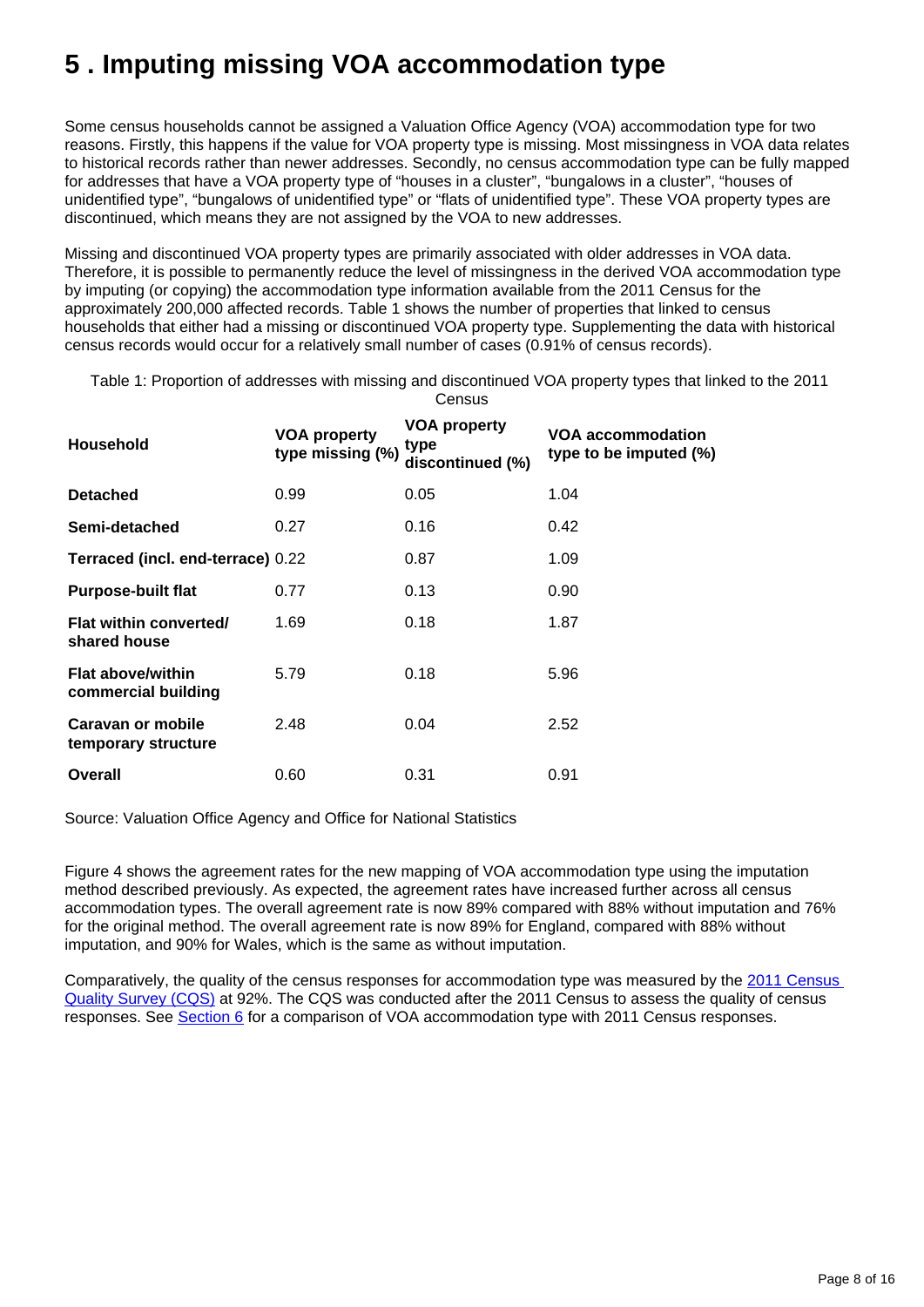### **Figure 4: Agreement rates for the new VOA accommodation type mapping (with imputation from historical census data) by census accommodation type**

**Agreement rates for the new VOA accommodation type mapping with imputation from historical census data, by census accommodation type, England and Wales, 2011**

Figure 4: Agreement rates for the new VOA accommodation type mapping (with imputation from historical census data) by census accommodation type

Agreement rates for the new VOA accommodation type mapping with imputation from historical census data, by census accommodation type, England and Wales, 2011



#### **Source: Valuation Office Agency and Office for National Statistics**

A further benefit of the new mapping method and using historical census data for imputation is the very high level of completeness compared with collecting this information through the census. The 2011 Census had to impute accommodation type for over 516,000 households (2.29%). In contrast, our method would only require further imputation for approximately 7,000 addresses (0.03%). Future work will explore using Census 2021 accommodation type data.

## <span id="page-8-0"></span>**6 . Comparing VOA accommodation type to 2011 Census accommodation type**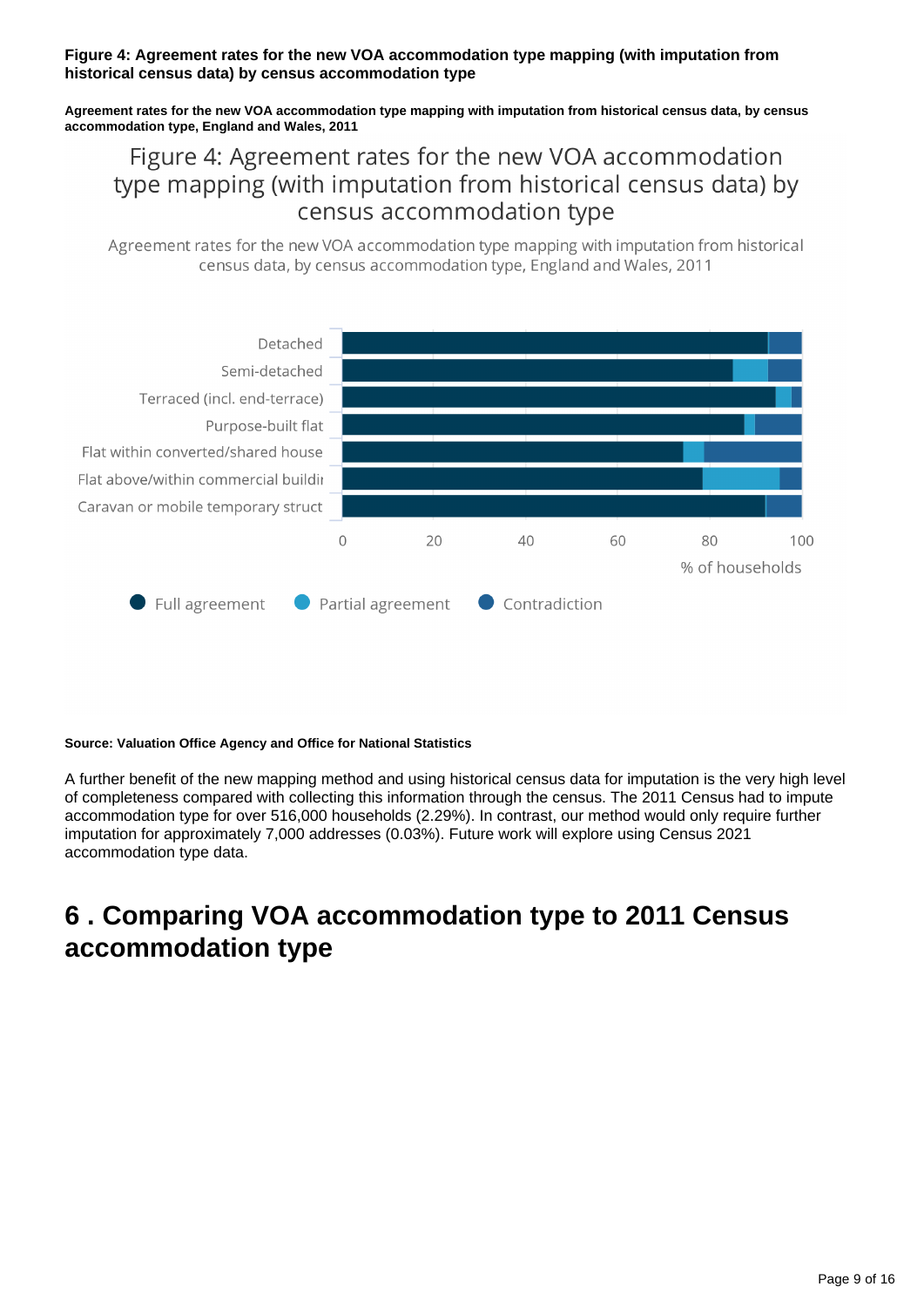## **Splitting out annexes for VOA accommodation type**

[Section 5](https://www.ons.gov.uk/peoplepopulationandcommunity/housing/methodologies/adminbasedaccommodationtypestatisticsforenglandandwalesfeasibilityresearch2011#imputing-missing-voa-accommodation-type) discussed a number of Valuation Office Agency (VOA) property types that cannot be mapped to an accommodation type, and we propose to use historical census data to impute their value. The final VOA property type that cannot be mapped onto census accommodation type is "annexes", and we propose to introduce this as a new accommodation type for reporting.

Table 2 presents the proportion for each census accommodation type in comparison with VOA accommodation type using the new mapping (see  $Section 4$ ), imputation of missingness (see  $Section 5$ ) and splitting out annexes. The largest difference in distributions of accommodation type would be "semi-detached" and "terraced (incl. endterrace)", with a difference of negative 2.98 and positive 3.53 percentage points respectively. The difference can be explained by census respondents favouring selecting "semi-detached" instead of "end-terrace". It is worth noting that the classification as "end-terrace" from the VOA data is likely the one that a trained surveyor would choose. For all other accommodation types, the difference was smaller (between negative 0.95 and positive 0.65 percentage points).

Table 2: Distribution of census and VOA accommodation type and their difference

| Household                                       | Census<br>accommodation<br>type $(\%)$ | <b>VOA</b><br>accommodation<br>type $(\%)$ | Percentage<br>point<br>difference<br>(VOA-Census) |
|-------------------------------------------------|----------------------------------------|--------------------------------------------|---------------------------------------------------|
| <b>Detached</b>                                 | 22.88                                  | 21.96                                      | $-0.92$                                           |
| Semi-detached                                   | 31.69                                  | 28.71                                      | $-2.98$                                           |
| Terraced (incl. end-terrace) 25.39              |                                        | 28.92                                      | 3.53                                              |
| <b>Purpose-built flat</b>                       | 15.73                                  | 14.78                                      | $-0.95$                                           |
| Flat within converted/<br>shared house          | 3.27                                   | 3.92                                       | 0.65                                              |
| <b>Flat above/within</b><br>commercial building | 0.79                                   | 1.40                                       | 0.61                                              |
| Caravan or mobile<br>temporary structure        | 0.26                                   | 0.27                                       | 0.02                                              |
| Annexe                                          | N/A                                    | 0.05                                       | 0.05                                              |
| Total                                           | 100.00                                 | 100.00                                     |                                                   |

Source: Valuation Office Agency and Office for National Statistics

## **Differences at local authority level for VOA accommodation type**

Figure 5 shows the percentage point difference between VOA accommodation type and census accommodation type by local authority. A positive number indicates that there is a higher proportion of the corresponding accommodation type on the VOA data, while a negative number indicates a higher proportion for that accommodation type on the census.

### **Figure 5: Differences between census and VOA accommodation type by Local Authority**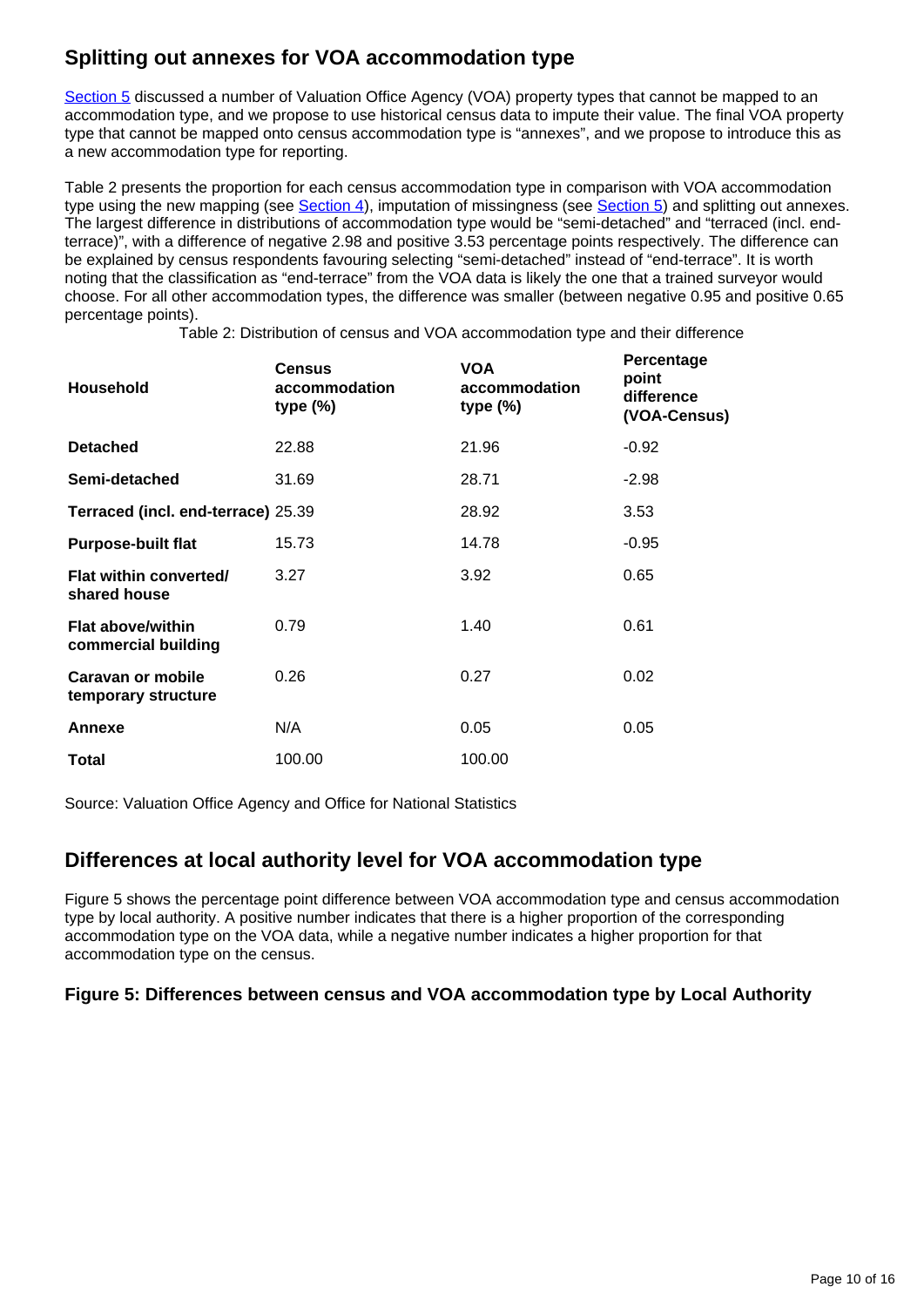#### [.xlsx](https://www.ons.gov.uk/visualisations/dvc1767/datadownload.xlsx)

As discussed previously, there is a preference for census respondents to define their property as "semi-detached" instead of "end-terrace". This effect can be seen nationally but is most notable in Greater London. The largest effects of this are seen in Barking and Dagenham, where "semi-detached" is 10.3 percentage points higher for census accommodation type and "terraced (incl. end-terrace)" is 15.7 percentage points lower.

Cities across England and Wales tend to have more properties being listed as "purpose-built flat" by the census and "flats within converted/shared house" by VOA. This effect is especially noticeable in London. This could be because of the high percentage of renters in London, with renters potentially being less aware of the history of the property than a homeowner or a surveyor collecting information reported to the VOA. For example, the London Borough of Kensington and Chelsea has 15.2 percentage points more "purpose-built flats" using census accommodation type and 13.7 percentage points fewer "flats within converted/shared house". The opposite effect is seen in the north of England.

Overall, the percentage point differences between the census and the VOA at a local authority level are low. The exceptions to this are "detached", "semi-detached" and "terraced" properties in Greater London and "purpose-built flats" and "flats within converted/shared house" in cities across England and Wales. Using VOA accommodation type could provide more consistency than the self-reported census data.

# <span id="page-10-0"></span>**7 . Future developments**

This research demonstrates the viability of producing accommodation type statistics for residential properties in England and Wales using Valuation Office Agency (VOA) property type and dwelling code. In future, we may be able to produce more frequent, census-like statistics by accommodation type.

We will continue to explore how we can further improve admin-based accommodation type statistics through:

- establishing if we can identify the newly introduced [Census 2021 accommodation type](https://census.gov.uk/help/how-to-answer-questions/paper-questions-help/what-type-of-accommodation-is-this) of "flat, maisonette or apartment which is part of another converted building"
- developing a way to identify occupied residential addresses from administrative data sources

### **Feedback**

We welcome feedback on the method used to produce the admin-based accommodation type statistics and the planned future developments. We are very interested in understanding what accommodation types are likely to be of interest in the future to inform policies, target schemes and monitor changes over time. This information will help us to ensure we meet user needs where possible. Please email your feedback to [admin.based.](mailto:admin.based.characteristics@ons.gov.uk) [characteristics@ons.gov.uk](mailto:admin.based.characteristics@ons.gov.uk). Please include "Housing" in the subject line of your response.

## <span id="page-10-1"></span>**8 . Glossary**

### **Accommodation type**

Accommodation type is a measure of the property. For example, a flat or terraced house. See "Census accommodation type" and "Valuation Office Agency (VOA) accommodation type" in the glossary for more detail.

### **Census accommodation type**

The 2011 Census has seven different accommodation types. They are: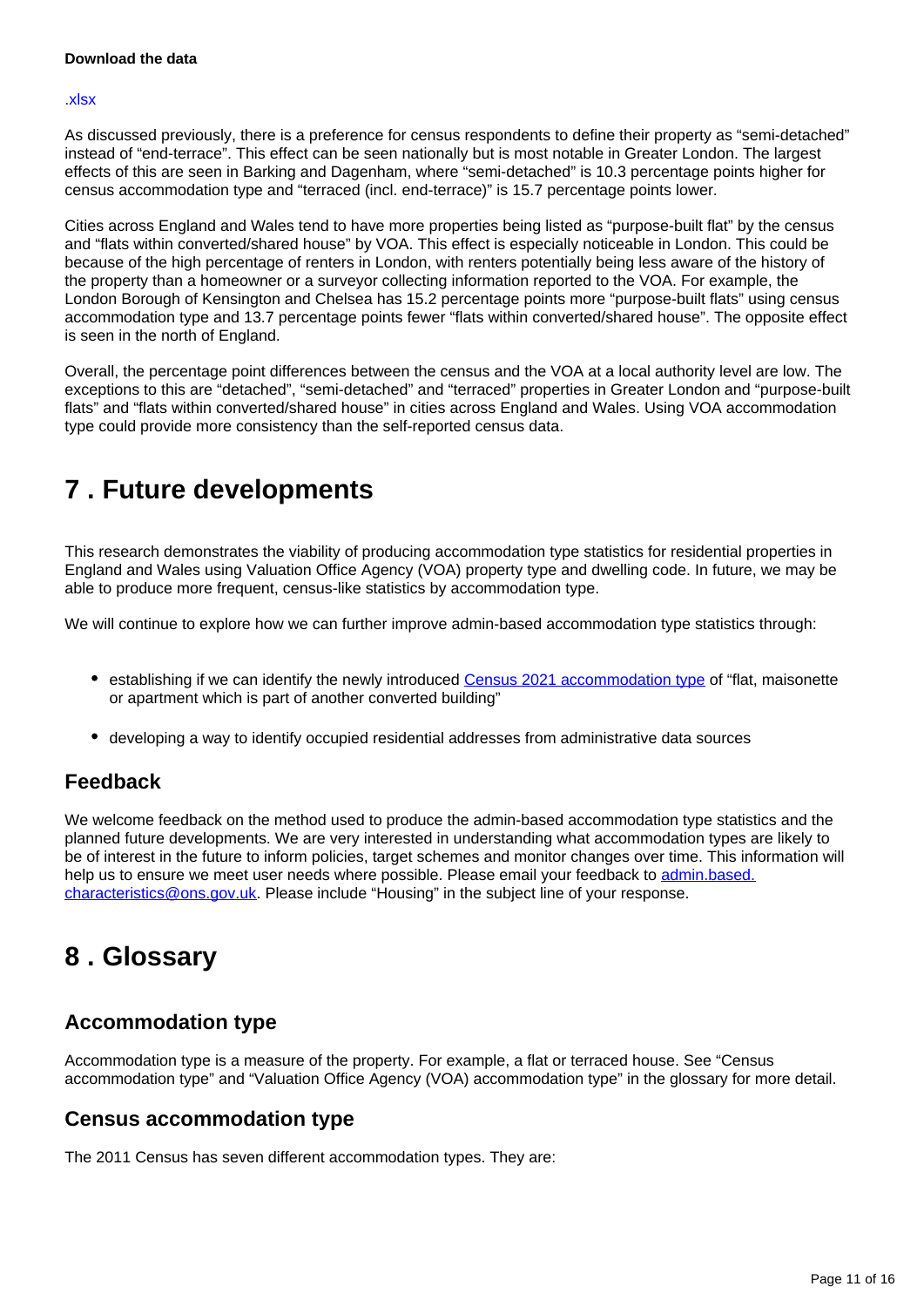- a whole house or bungalow that is detached
- a whole house or bungalow that is semi-detached
- a whole house or bungalow that is terraced (including end-terrace)
- a flat, maisonette or apartment that is in a purpose-built block of flats or tenement
- a flat, maisonette or apartment that is part of a converted or shared house (including bedsits)
- a flat, maisonette or apartment that is in a commercial building (for example, in an office building, hotel, or over a shop)
- a caravan or other mobile or temporary structure

### **Imputation**

Imputation is the process of identifying and treating errors in data. For this research, errors in VOA data refer to the property type value being missing. There are different imputation methods available; we propose to impute (or copy) the missing information from historical census records. This is a type of cold-deck imputation.

## **Missingness or missing values**

Missingness occurs when a household has no accommodation type. For this research, this happens when the VOA address linked to the census household has no VOA property type or the VOA property type cannot be mapped to a census accommodation type.

## **Unique property reference number (UPRN)**

A unique property reference number (UPRN) is a unique identifier for every address in Great Britain and is allocated by local government and Ordnance Survey (OS).

## **VOA accommodation type**

The VOA accommodation types are derived from VOA property type and VOA dwelling code to resemble the census accommodation type as closely as possible.

## **Detached**

"A whole house or bungalow that is detached" in the 2011 Census dataset is captured by the following VOA property types:

- detached house
- detached bungalow

## **Semi-detached**

"A whole house or bungalow that is semi-detached" in the 2011 Census is captured by the following VOA property types:

- semi-detached house
- semi-detached bungalow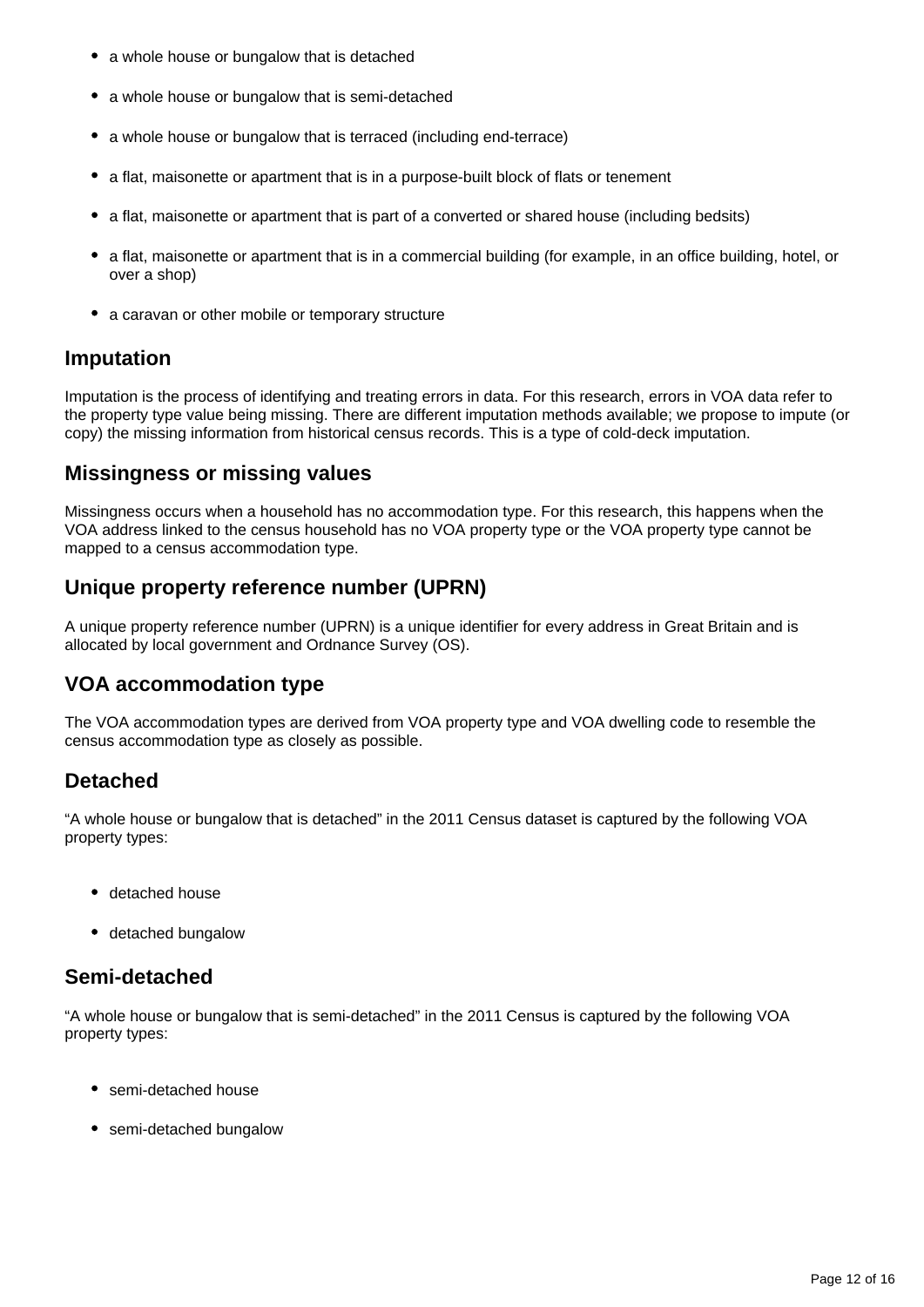## **Terraced**

"A whole house or bungalow that is terraced (including end-terrace)" in the 2011 Census is captured by the following VOA property types:

- mid-terraced house
- end-terraced house
- mid-terraced bungalow
- end-terraced bungalow

### **Purpose-built flat**

The "flat, maisonette or apartment that is in a purpose-built block of flats or tenement" category from the 2011 Census dataset is captured by the following VOA property types if the VOA dwelling code is not "flats and maisonettes above and rear of shops and similar commercial premises":

- purpose-built flat with lift
- purpose-built flat without lift
- purpose-built maisonette with lift
- purpose-built maisonette without lift

This is a change to the original mapping method to enable the identification of "flats above/within commercial buildings" (see glossary entry for that term).

Four additional VOA property types can be mapped without the use of VOA dwelling code. These are:

- purpose-built, self-contained flat in two-storey, detached block
- purpose-built, self-contained flat in two-storey, semi-detached block
- purpose-built, self-contained flat in two-storey, mid-terrace block
- purpose-built, self-contained flat in two-storey, end-terrace block

### **Flat within converted/shared house**

The "flat, maisonette or apartment that is part of a converted or shared house (including bedsits)" category from the 2011 Census dataset is captured by the following VOA property types: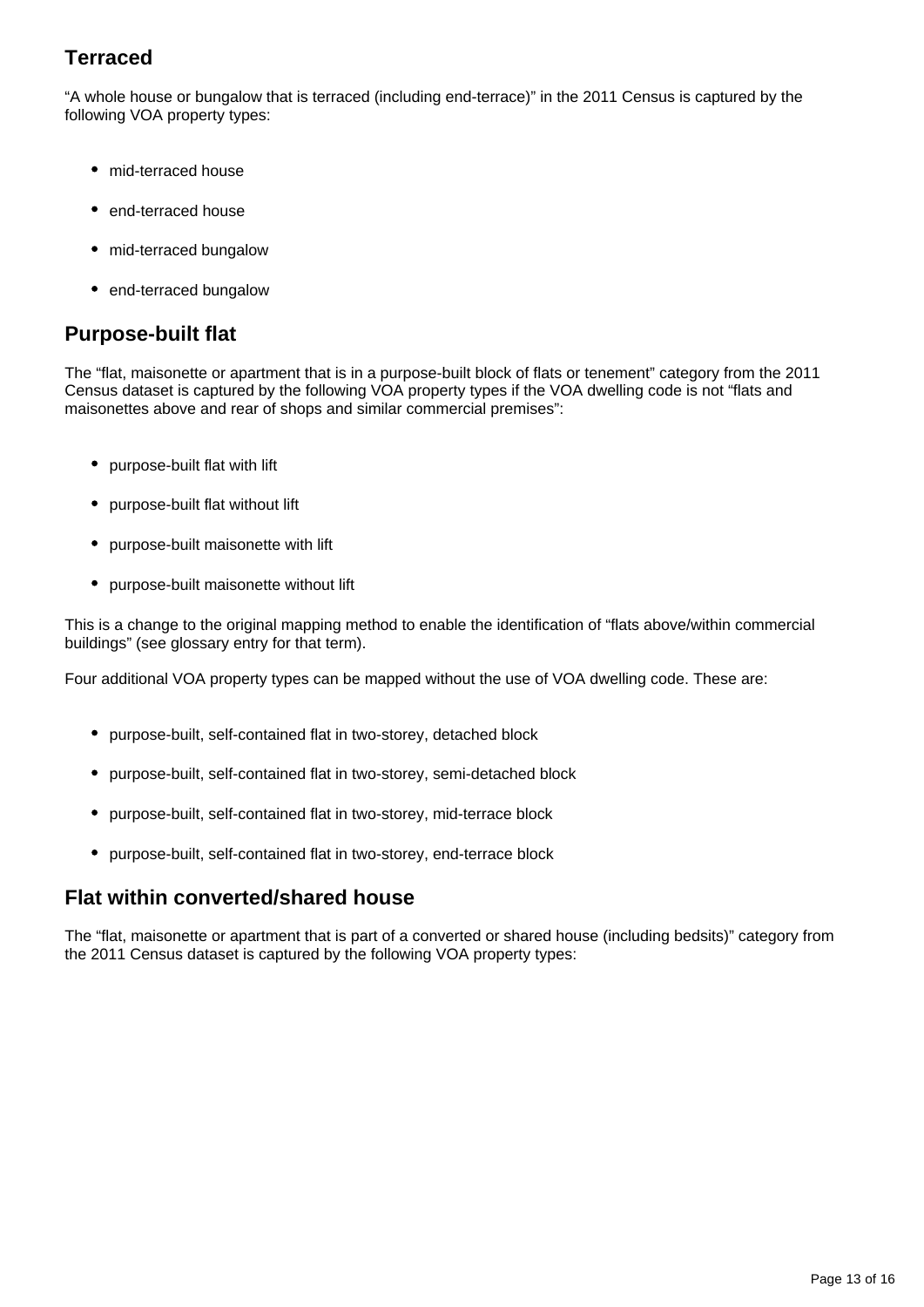- flat with lift in converted former commercial or industrial buildings
- flat without lift in converted former commercial or industrial buildings
- maisonette with lift in converted former commercial or industrial buildings
- maisonette without lift in converted former commercial or industrial buildings
- non-purpose-built flat, not self-contained
- non-purpose-built maisonette, not self-contained  $\bullet$

VOA property types of "non-purpose-built flat, self-contained" and "non-purpose-built maisonette, self-contained" are also included if the VOA dwelling code is not "flats and maisonettes above and rear of shops and similar commercial premises". This is a change to the original mapping method to enable the identification of "flats above /within commercial buildings" (see glossary entry for that term).

## **Flat above/within commercial building**

The "flat, maisonette or apartment that is in a commercial building (for example, in an office building, hotel, or over a shop)" category from the 2011 Census dataset is captured by the following VOA property types if the VOA dwelling code is "Flats and maisonettes above and rear of shops and similar commercial premises":

- purpose-built flat with lift
- purpose-built flat without lift
- purpose-built maisonette with lift
- purpose-built maisonette without lift
- non-purpose-built, self-contained flat
- non-purpose-built, self-contained maisonette

We were not able to identify this category as part of our original mapping method, which did not use VOA dwelling code.

### **Caravan or other mobile temporary structure**

The "caravan or other mobile temporary structure" category from the 2011 Census dataset is captured by the VOA property type of "caravan" and "mobile home or house boat".

### **Annexe**

"Annexe" is not a category from the 2011 Census dataset, but it is a new category we propose for the VOA property type of "annexe".

## **VOA dwelling code**

The VOA has 51 different dwelling codes. For the mapping of VOA accommodation type only, the value "flats and maisonettes above and rear of shops and similar commercial premises" was used.

## **VOA property type**

The VOA has 29 different property types plus a further three categories for "unidentified" houses, flats and bungalows. They are referenced in the glossary entry for "VOA accommodation type", and you can also find a list in our **[original publication](https://www.ons.gov.uk/peoplepopulationandcommunity/housing/methodologies/adminbasedstatisticsforpropertytypefeasibilityresearchenglandandwales)**.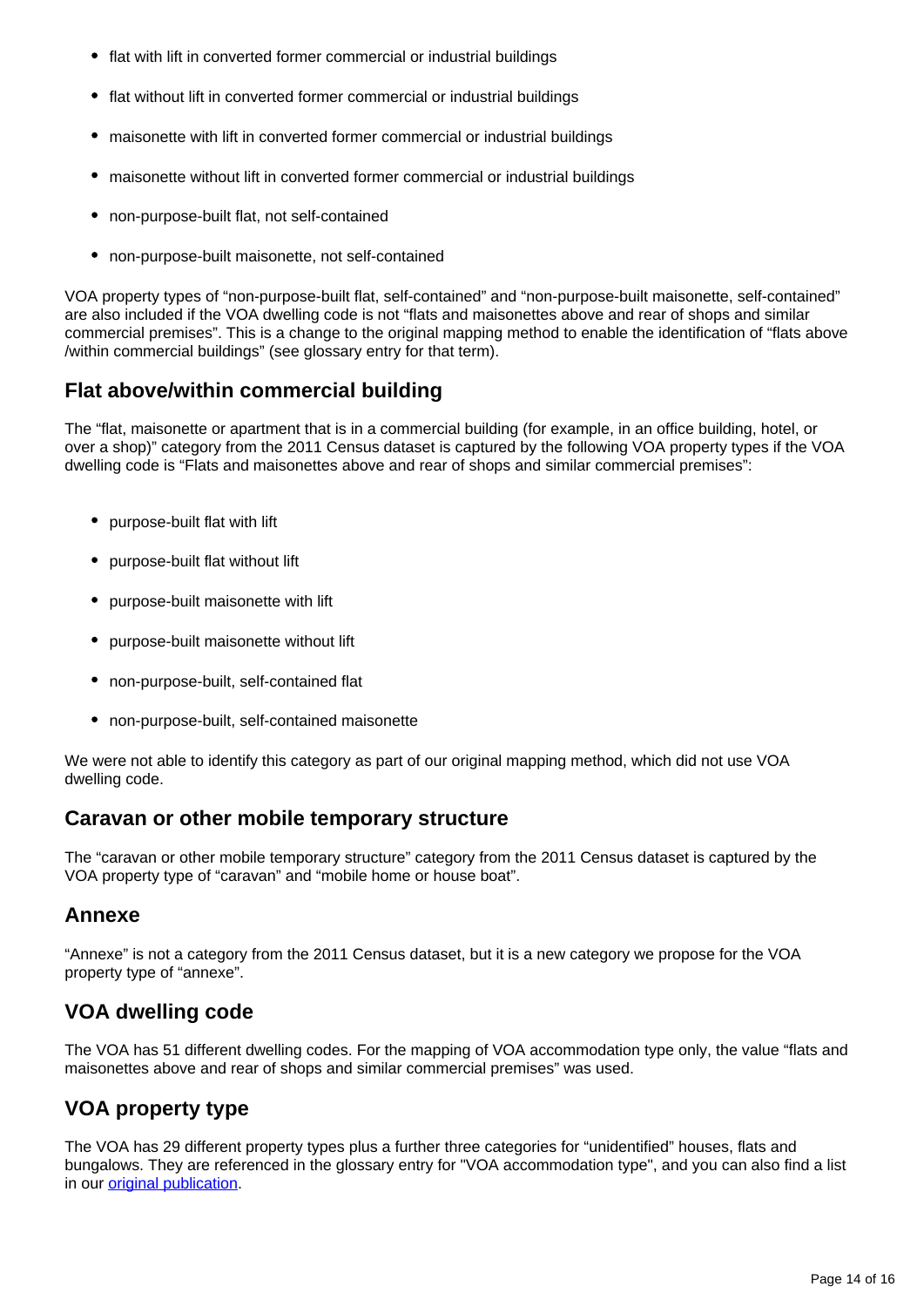## <span id="page-14-0"></span>**9 . Data sources and quality**

## **2011 Census data**

The Office for National Statistics (ONS) currently conducts a census every 10 years. Census statistics help paint a picture of the nation and how we live. They provide a detailed snapshot of the population and its characteristics, underpinning funding allocation to provide public services.

This research uses the census accommodation type for each household collected by the 2011 Census. The census defines a household as "one person living alone, or a group of people (not necessarily related) living at the same address who share cooking facilities and share a living room or sitting room or dining area".

Most residential addresses in England and Wales are used by a single household, but 0.2% of addresses were duplicated in the 2011 Census because of more than one household at an address. The records were removed for this analysis to ensure we only used 2011 Census responses for an address that can be linked to the Valuation Office Agency (VOA) data.

For this analysis, a unique property reference number (UPRN) was assigned to households on the 2011 Census by using the method described in [the ONS working paper series no 17 - Using data science for the address](https://www.ons.gov.uk/methodology/methodologicalpublications/generalmethodology/onsworkingpaperseries/onsworkingpaperseriesno17usingdatasciencefortheaddressmatchingservice)  [matching service.](https://www.ons.gov.uk/methodology/methodologicalpublications/generalmethodology/onsworkingpaperseries/onsworkingpaperseriesno17usingdatasciencefortheaddressmatchingservice) Where we could not assign a UPRN, these cases were removed for this research. Where there were two or more records with the same UPRN, the record with the highest confidence score was selected. In situations where the highest confidence score was given to multiple UPRNs, all records were removed.

For this research, we used 2011 Census data without imputed values to ensure we only compared census responses with administrative data.

## **Valuation Office Agency property characteristics data**

The VOA is an executive agency of Her Majesty's Revenue and Customs (HMRC). It is responsible for banding properties for Council Tax.

The VOA property characteristics data do not contain information about individuals or households. The information that the VOA collects and holds about domestic and residential properties supports statutory functions for valuation and maintenance. For this research, we have used VOA property type and VOA dwelling code.

The VOA holds information on addresses, and it is not currently possible to clearly identify multiple households at an address from administrative data alone. If a property is empty, information would still be captured by the VOA but would not have been recorded by the 2011 Census as it would be classed as a non-response.

For this analysis, a unique property reference number (UPRN) was mapped to the VOA's unique address reference number (UARN) for each address using the cross-reference table on AddressBase. Where we could not assign a UPRN or where there were cases of two or more records with the same UPRN, these cases were removed for this research. Additionally, properties built after 2011 were removed to allow better comparison with the 2011 Census.

[Research](https://www.ons.gov.uk/census/censustransformationprogramme/administrativedatacensusproject/datasourceoverviews/valuationofficeagencydata) into the quality of the VOA dataset as a source for statistics has been published.